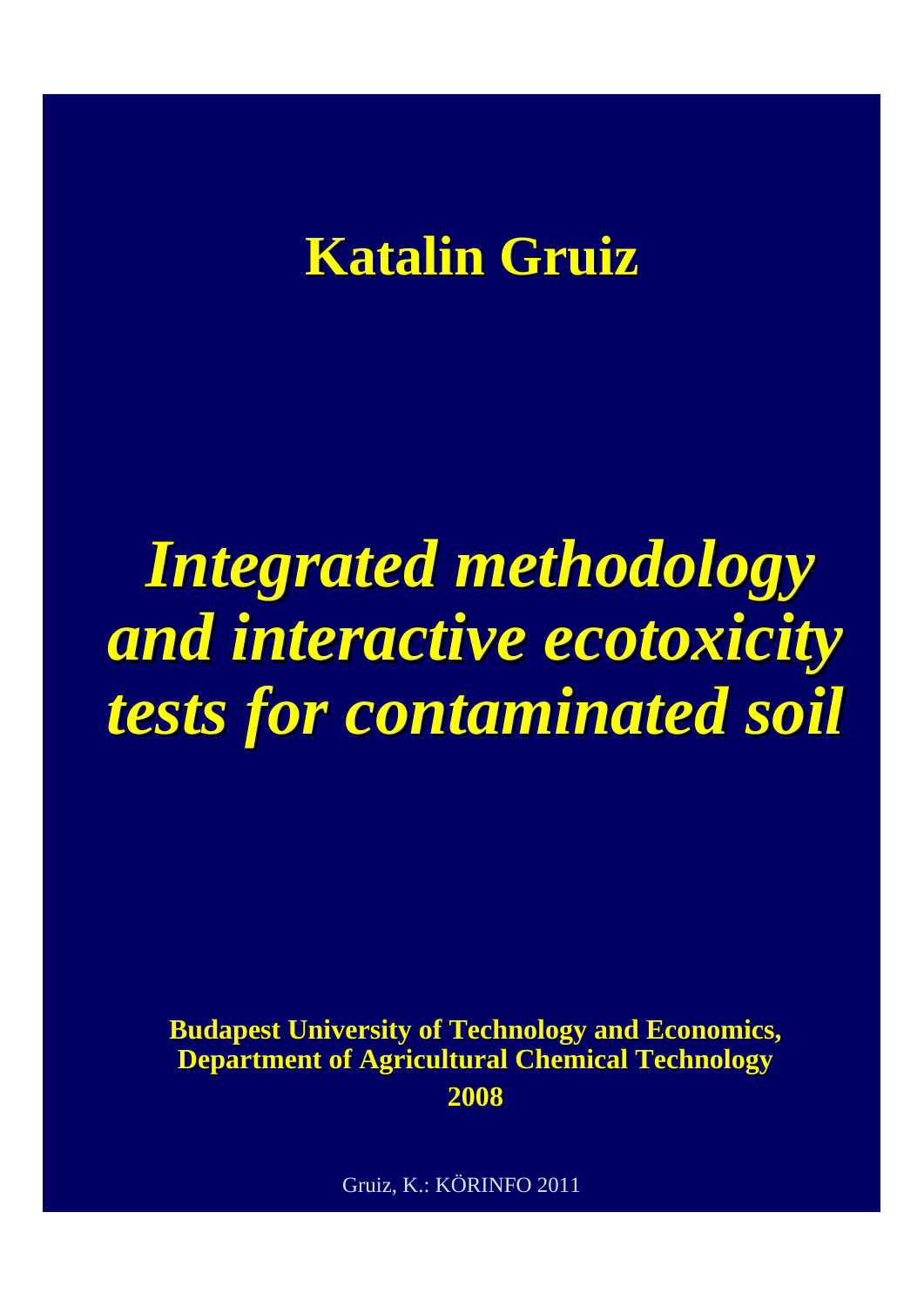# Soil is an organism



 $10<sup>6</sup>$ -10<sup>9</sup> organisms are living in 1 cm<sup>3</sup> of soil.

Health conditions and the adaptive behaviour of the soil are responsible for the actual effects of the pollutants.

Results of chemical analyses alone are not able to characterise the risk of contaminants for soil and its users.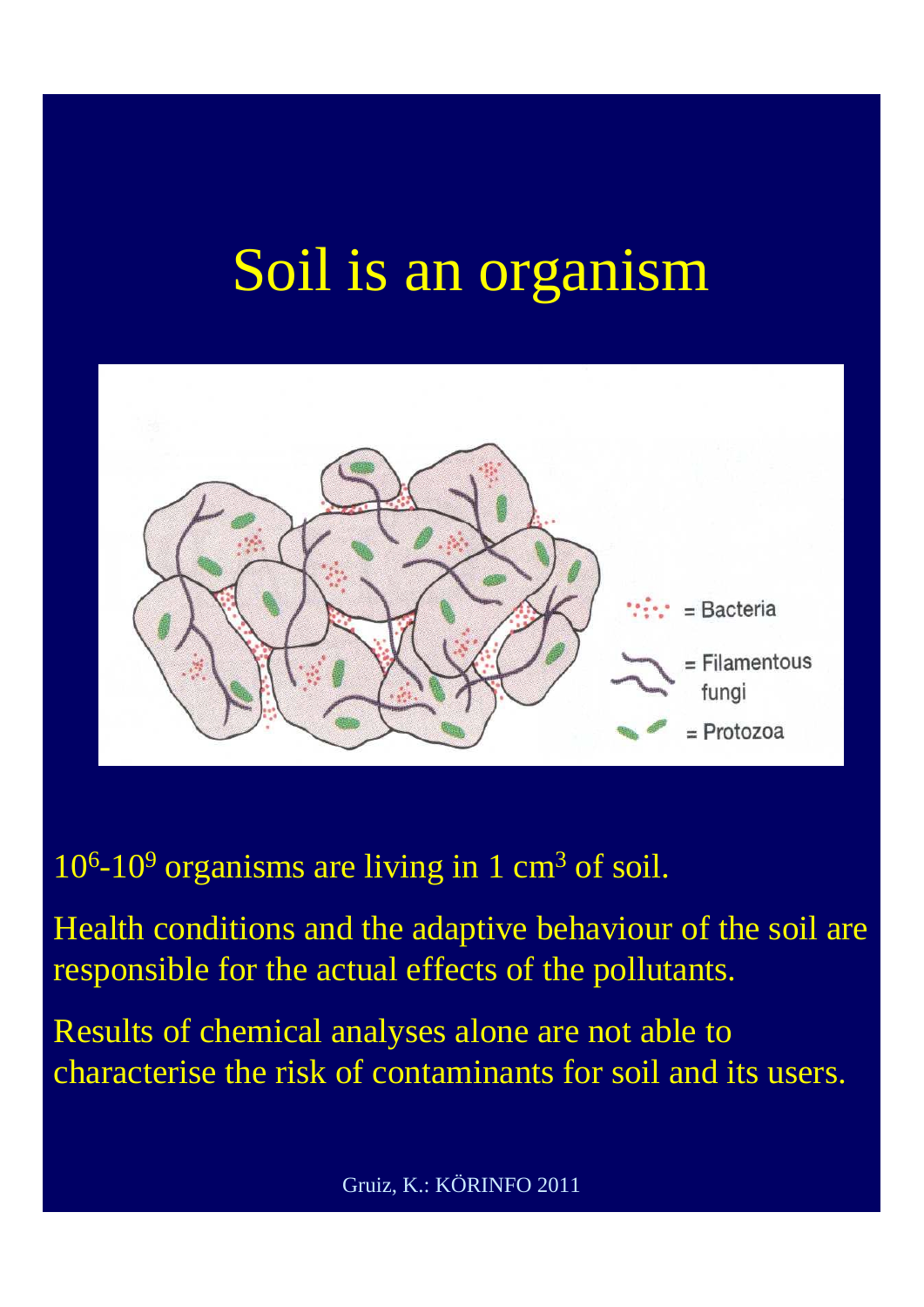# **Position and role of Position and role of environmental toxicology environmental toxicology**

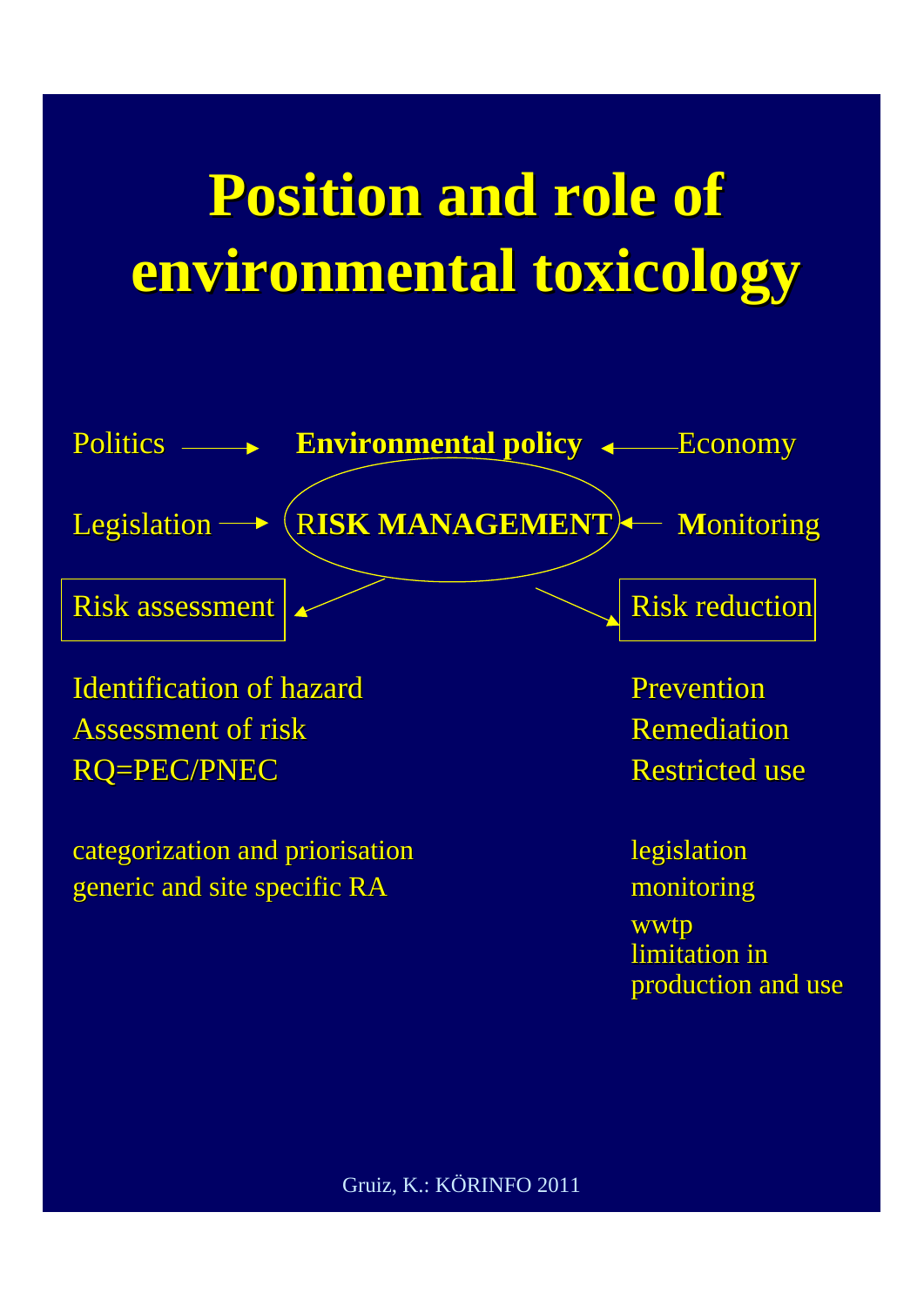### **STT, the SoilTestingTriad**



#### **STT, the SoilTestingTriad**

Importance of physico-chemical, biological methods and toxicity testing is the same. They are complementary.

STT gives information

• on the quality and quantity of contaminant,

• on the characteristics of the soil: the biological status, the activity, vitality and adaptive behaviour

• about the effects, mobility, bio-availability, iodegradability of the contaminant.

Gruiz, K.: KÖRINFO 2011 STT measures the response of the soil for external effects.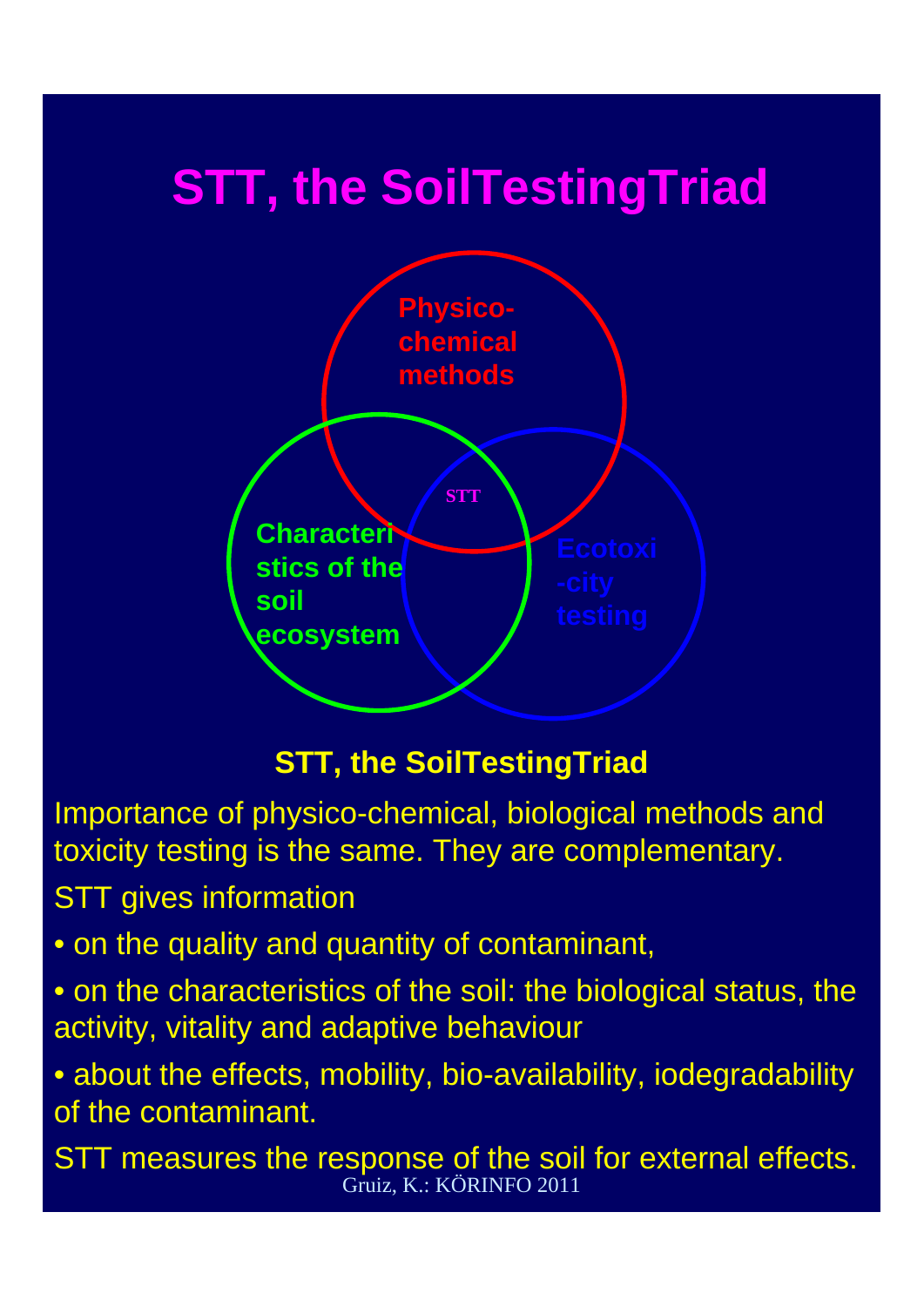### **STT application**

Screening / mapping of contaminated sites Environmental monitoring Detailed site assessment Planning remediation technology Planning environmental biotechnology Monitoring of soil remediation Qualification of the remedied soil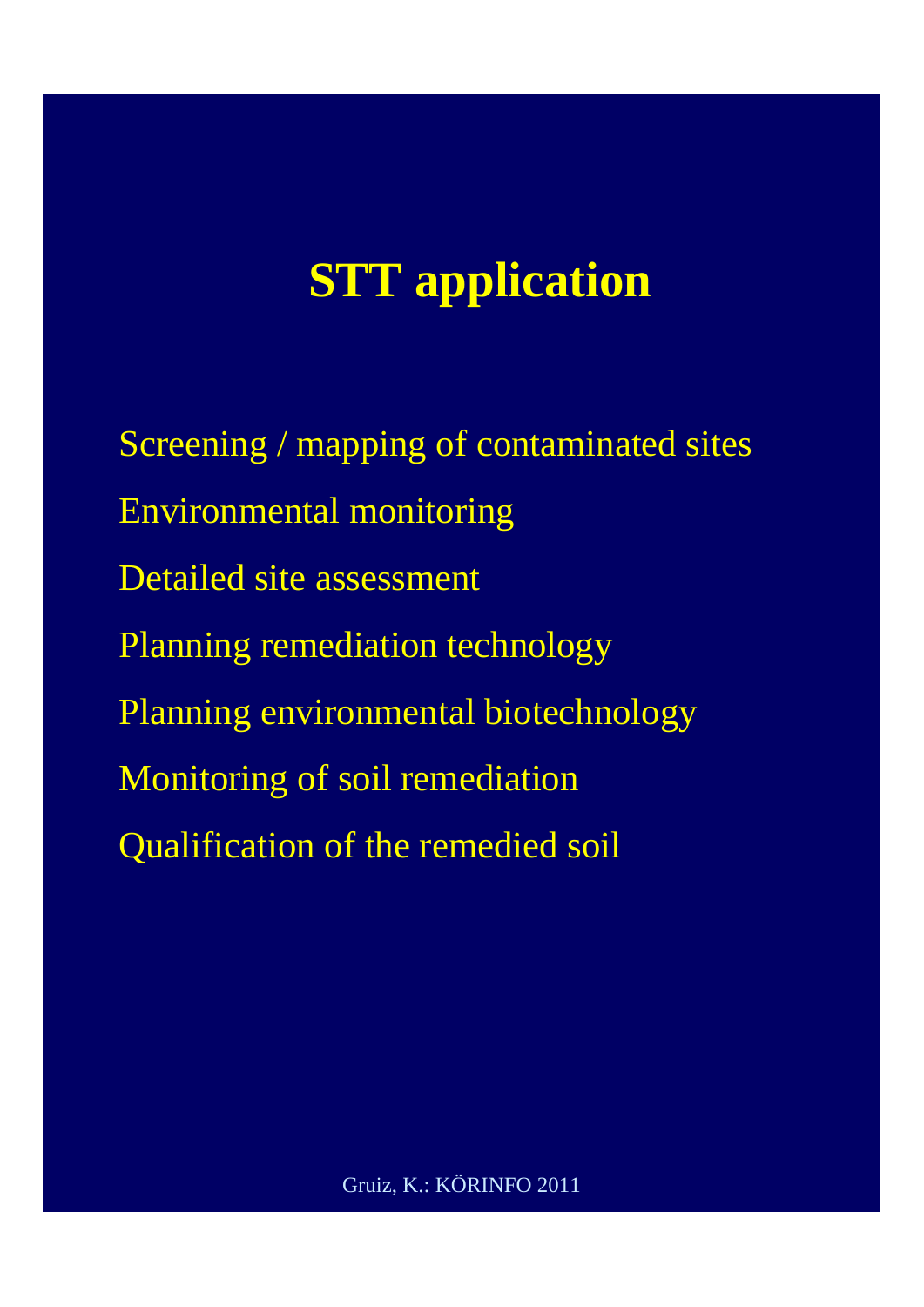#### **Screening and mapping contaminated sites**



In the assessment of a contaminated natural site the ecological assessment may have dominance. The visually assessable characteristics,like the lack of the vegetation, or presence or absence of certain animal species is characteristic in case of an old, long term contamination. Typical endpoints: lethality, yellowish vegetation, limited growth, special changes in diversity, resistant species, escape of animals from the site, etc.

SoilTestingTriad has high importance in the assessment of inherited, long-term contaminated industrial or military sites.

Ecotoxicity testing has dominate importance in this case, because the applicability of physico-chemical analytical methods are limited by the presence of not identified chemicals, mixtures of chemicals and metabolic products. On industrial and military sites generally no visual endpoints are to be found. Applicable bioassays: *Vibrio fisheri* bioluminescence-inhibition or *Bacillus subtilis* growth-inhibition tests.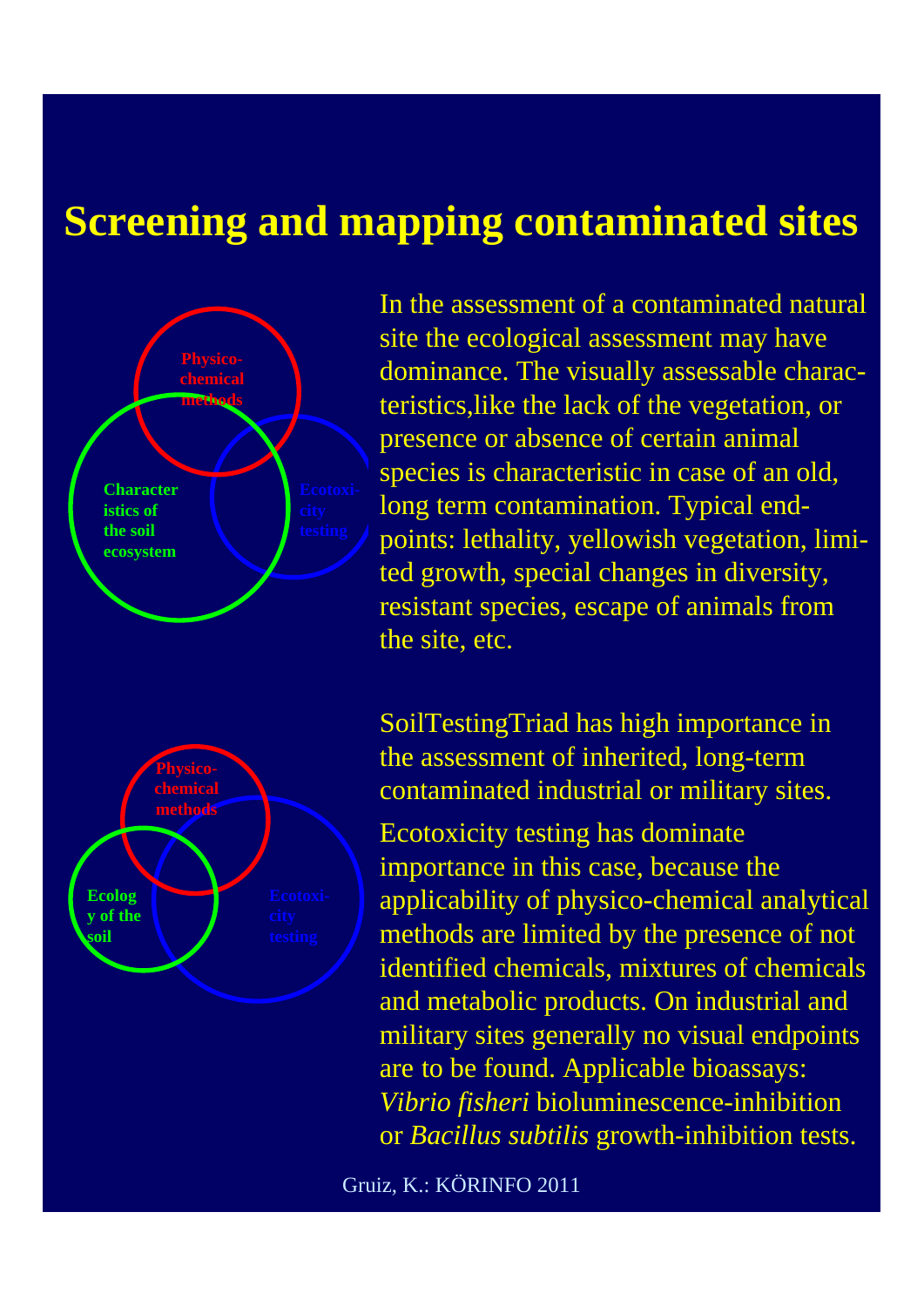### **Detailed site assessment, planning an** *in situ* **remediation technology**



STT: SoilTestingTriad: during detailed site assessment and planning an *in situ* remediation technology the three elements of the Triad have equal importance. They give complementary information on the quality and quantity of the contaminant, the state of the soil, its viability and activity, on the effect of the contaminant, its mobility and availability, biodegradability, etc.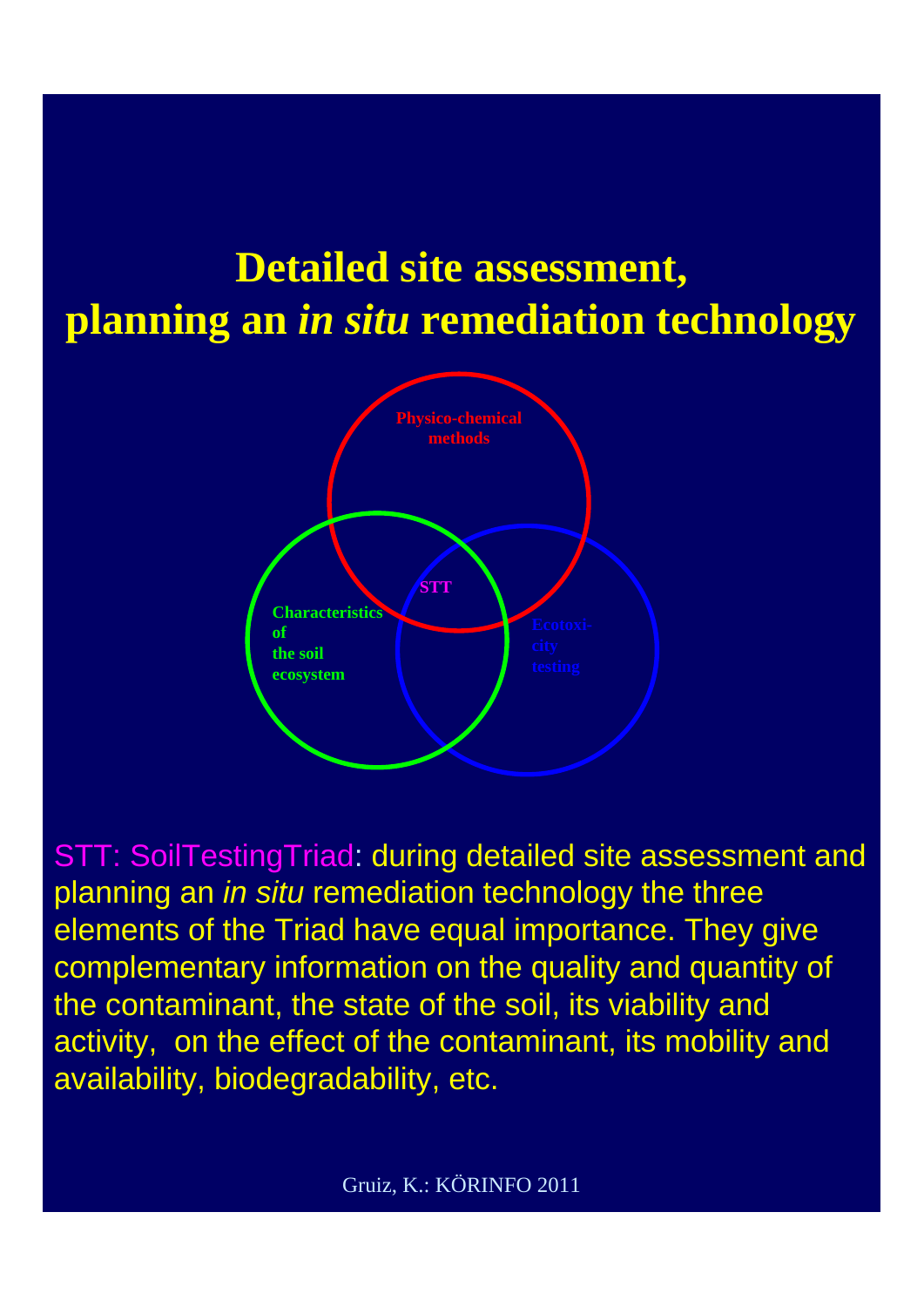#### **Planning of an environmental biotechnology**



**The utilisation of the STT in the planning of a bioremediation technology means the dominance of the biological testing of the soil microflora, the central core of the biotechnology. The quantity and quality of the cells, the enzyme activities and the respiration directly show the bioremedial potential and activity. Completed with the chemical-analytical data on the decrease of the contaminant concentration, we can prove the effective bioremediation.** 

**Ecotoxicity gives information on bioavailability and serves to control soil quality.**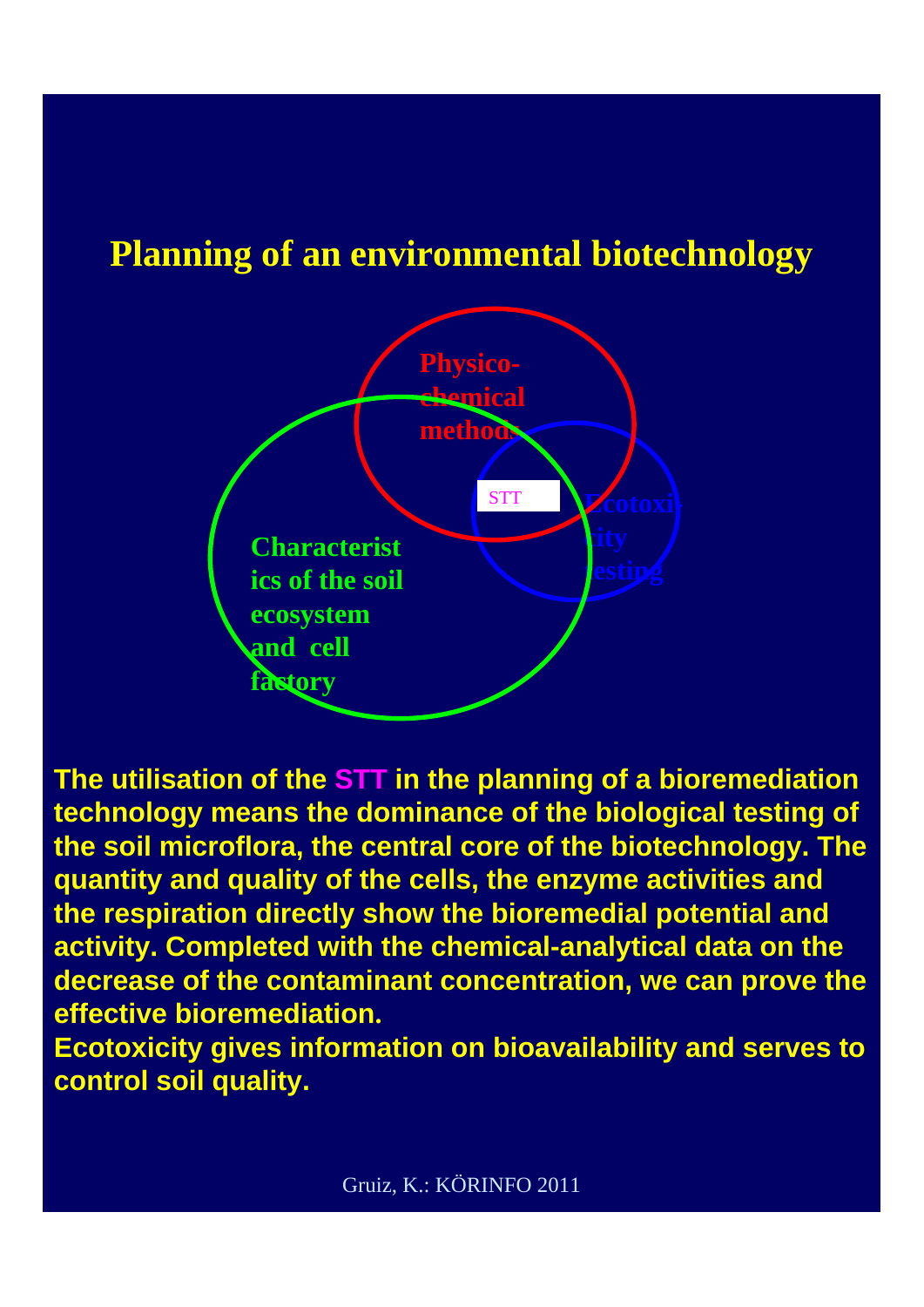### **Monitoring of the bioremediation**



The technology monitoring makes possible:

- 1. To run the technology on the optimum
- 2. To control and regulate the technology
- 3. To control the emission

4. To control and qualify the final treated soil

#### STT: SoilTestingTriad

During the monitoring of the bioremediation both the physicochemical characteristics and the information about the state of the cell factory are important. Part of the physico-chemical analyses serves the characterisation of the biological activity: respiration, metabolites. Ecotoxicity testing has less importance during the remediation, it serves the safety or gives information on bioavailability of the contaminant.

In case of *in situ* remediation, ecotoxicity testing plays role in the monitoring of emission from the technology. In the final phase of remediation it serves the qualification of the remedied soil.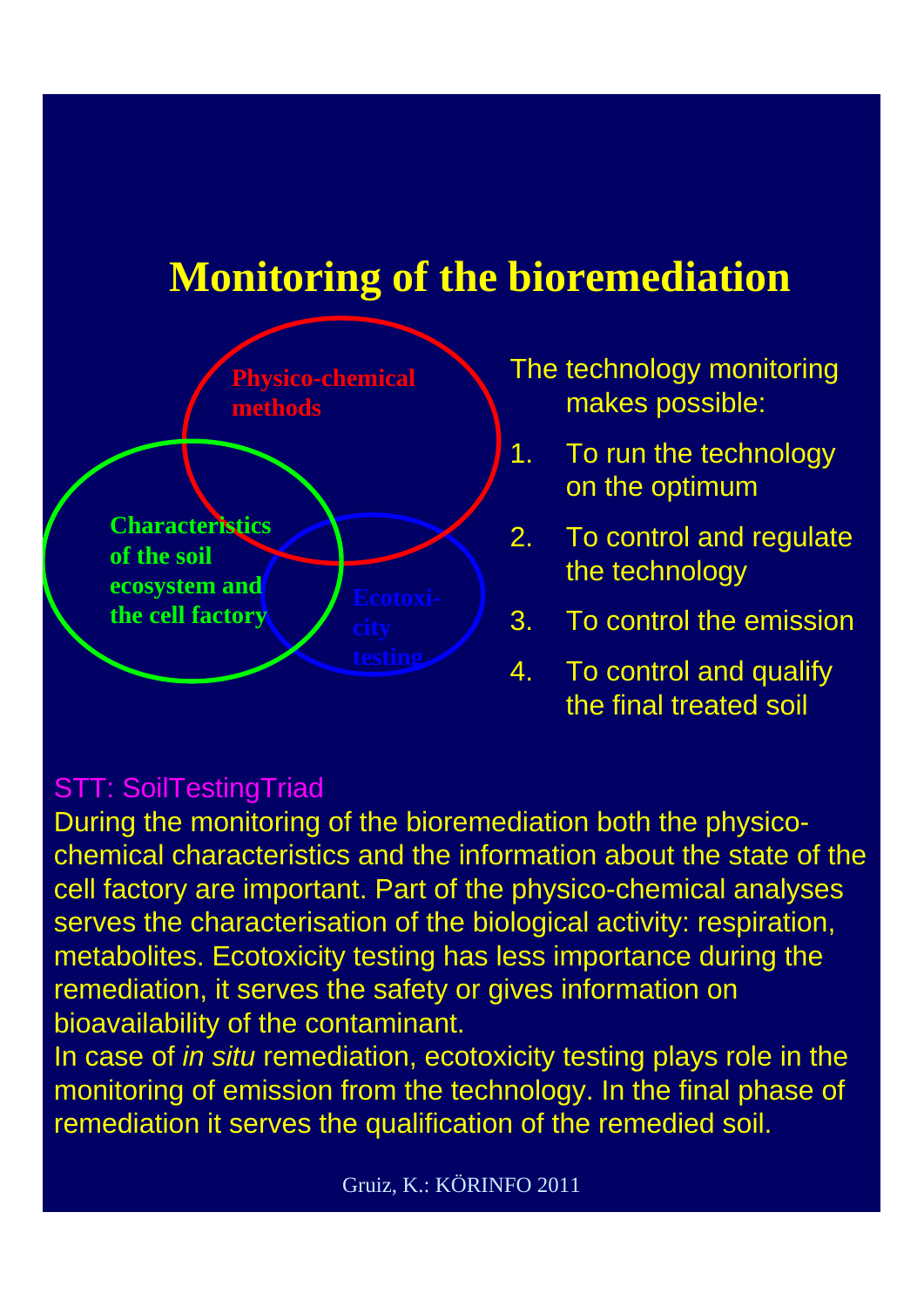# **Ecotoxicity testing of contaminated soil contaminated soil**

#### **Problems of testing soil samples from contaminated land**

- mixture of contaminants: sinergism, antagonism
- interactions between contaminants, matrix and biota
- medium: extract, whole sample
- biotransformation: effect of products, biodegrdation
- availability: physico-chemical and biological availability differs
- analytical programme includes only part of the contaminants
- biotic and abiotic composition of the environmental sample

#### **Ecotoxicity testing**

- •integrates interactions between toxicants
- integrates interactions between toxicant and matrix
- measures bioavailable ratio of the contamination
- measures chemically not measurable toxicants by their effect
- measures the effects of chemicals not included into the analytical programme

#### **Expectations:**

- ecological relevance
- reproducibility
- reliability
- robustness
- rensitivity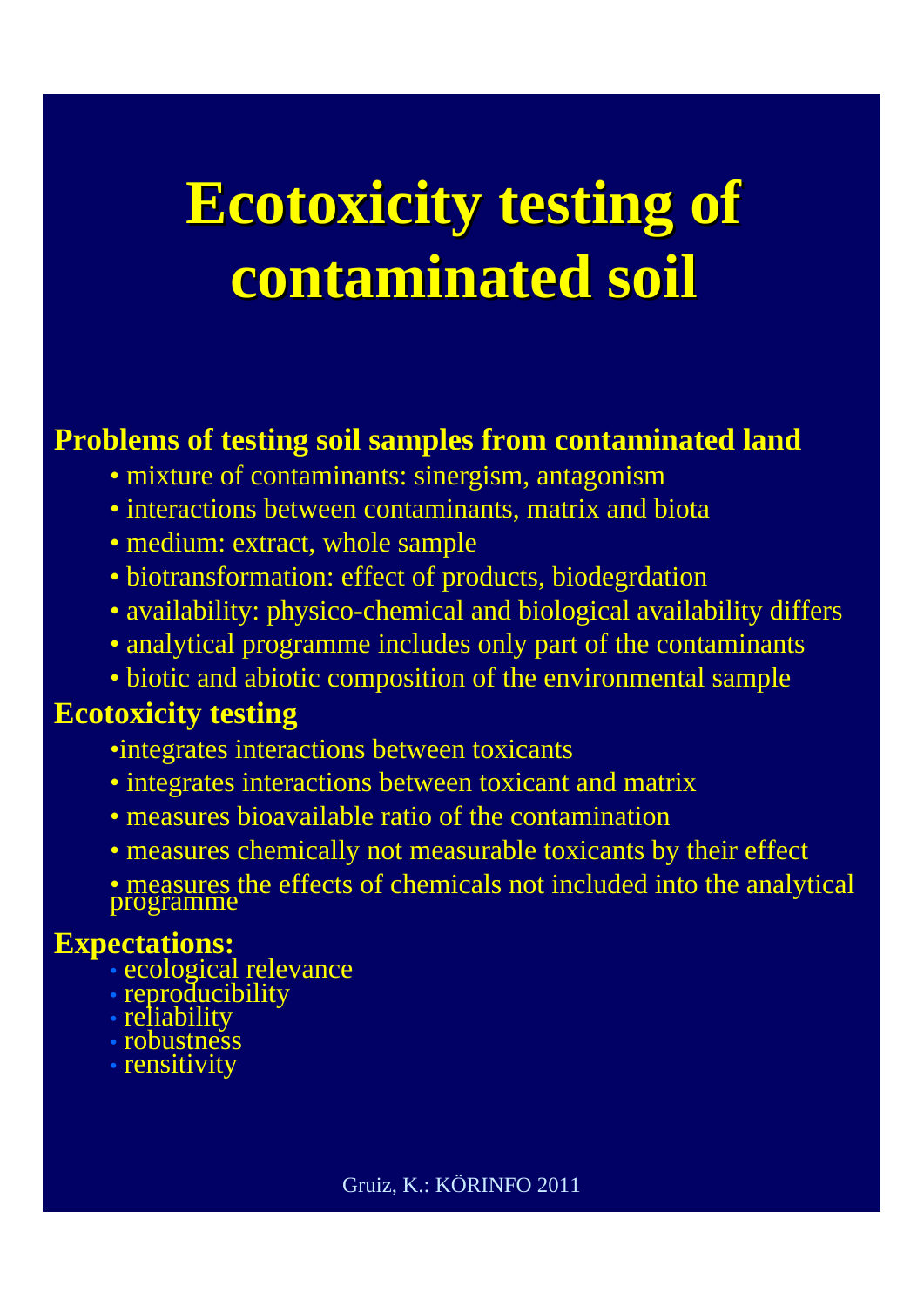## **Direct contact**

- The **actual toxicity**: when measuring the effects of solid state samples and absorbed contaminants bioavailability is an important parameter.
- **Interaction**: the test-results integrate mutual interactions between all participants: contaminant, contaminated media and test organism.
- **Environmental nature and fate of the contaminant:** mobility, availability, biodegradability and partition is continuously changing in non-equilibrium systems, highly influencing the actual toxicity and the risk.
- **Integrated approach**: physico-chemical analyses complemented by biological and ecotoxicity testing is used for assessing the **site specific** environmental risk of pollutants.
- Ecotoxicity testing of soil extracts except of modelling the risk for ground water by leaching, percolation, etc. – has two main disadvantages:
	- 1. Chemical availability differs from the biological
	- 2. Dilution of the sample results in a decrease in the sensitivity of the test.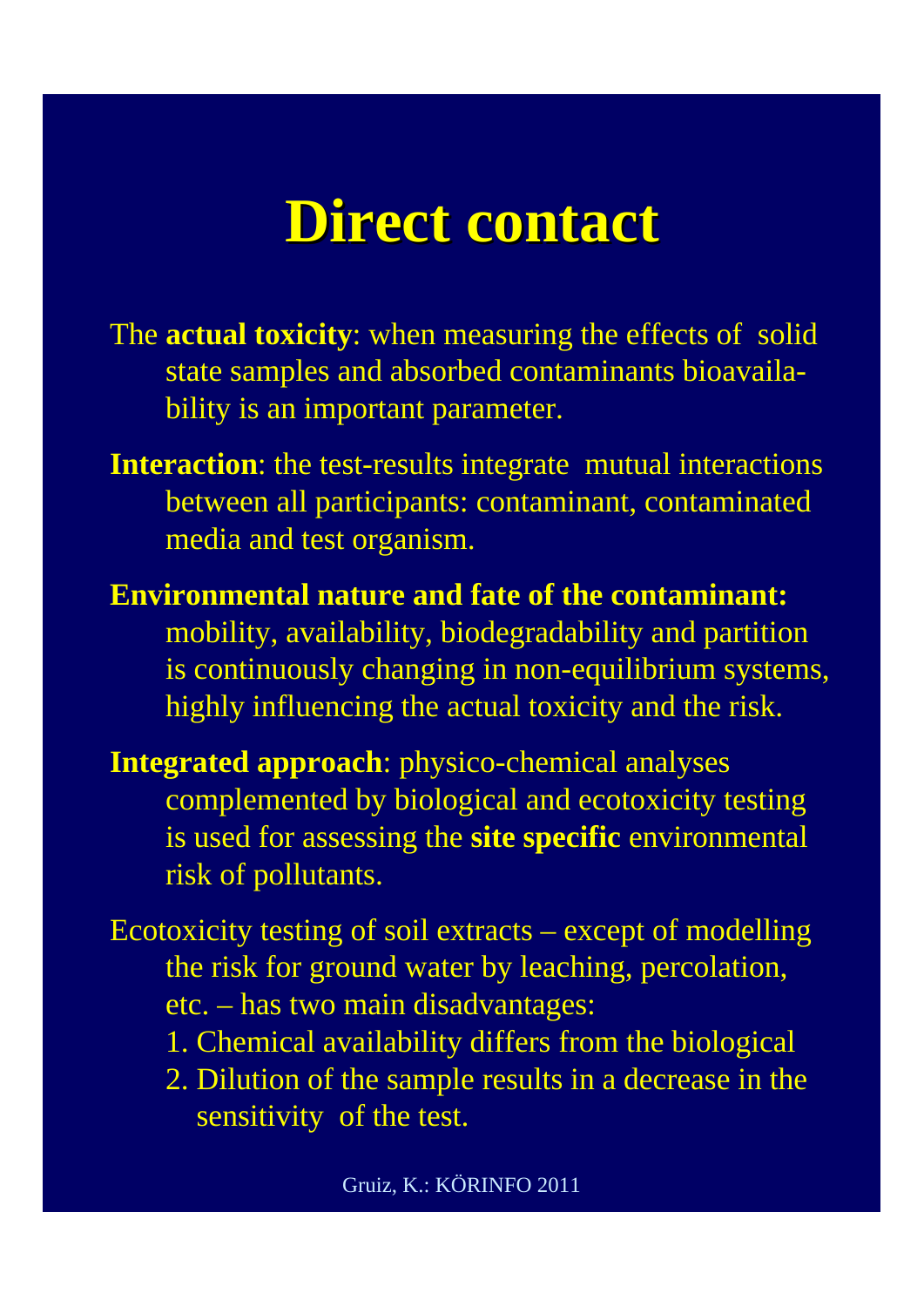### **Toxicity mapping of contaminated sites of contaminated sites**

*Bacillus subtilis* **soil-diskette method: direct contact between the soil and the testorganism ensures mutual interaction.** 



Agar medium with a dense bacterial culture

- Diskettes of the contaminant
- Diskettes of toxic soil with inhibition zone

Diskettes of non-toxic soil without inhibition zone

A non expensive screening method for contaminated sites, where the contaminants are not identified and their distribution is heterogeneous and unknown.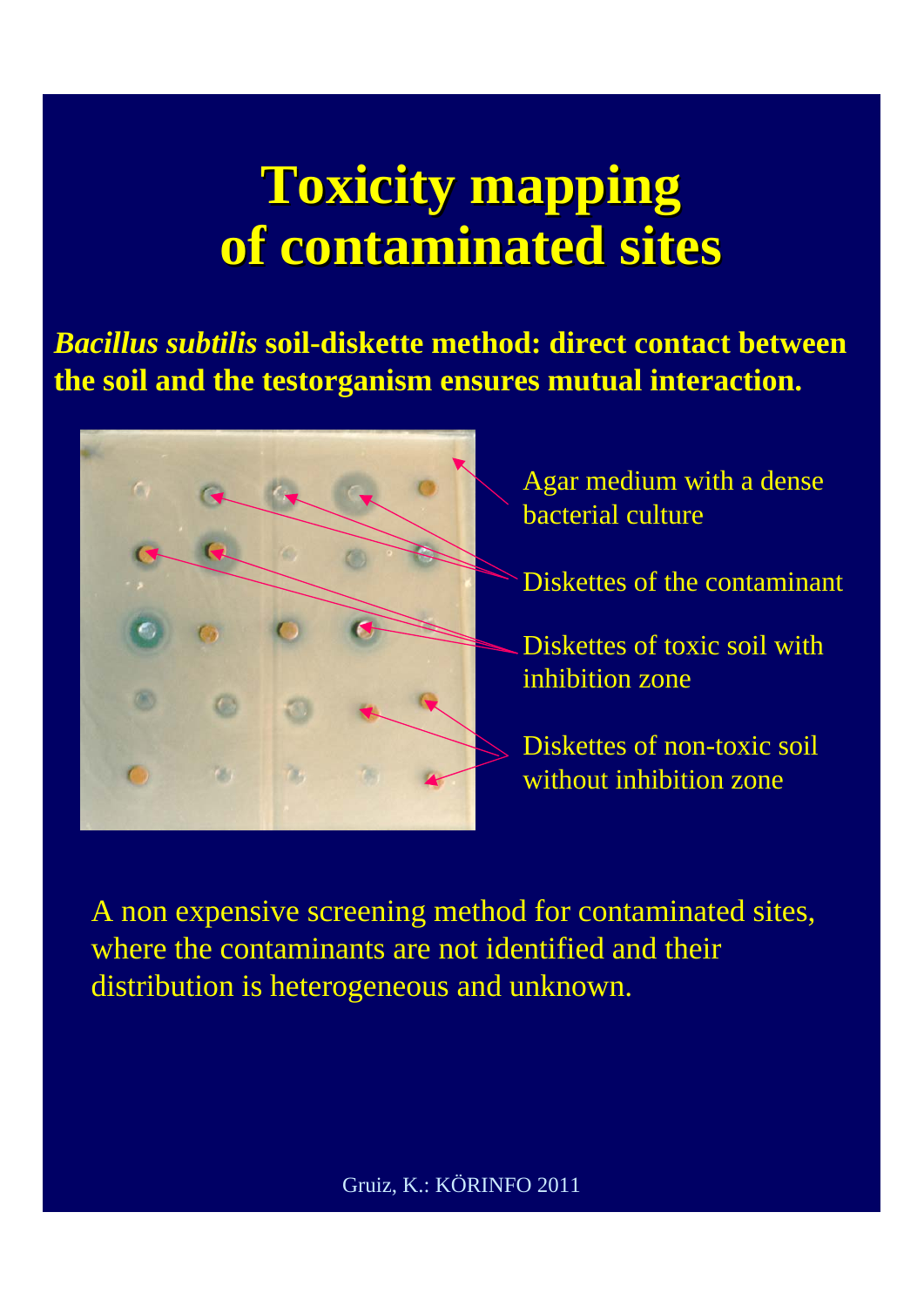## Demonstration site: Toka valley

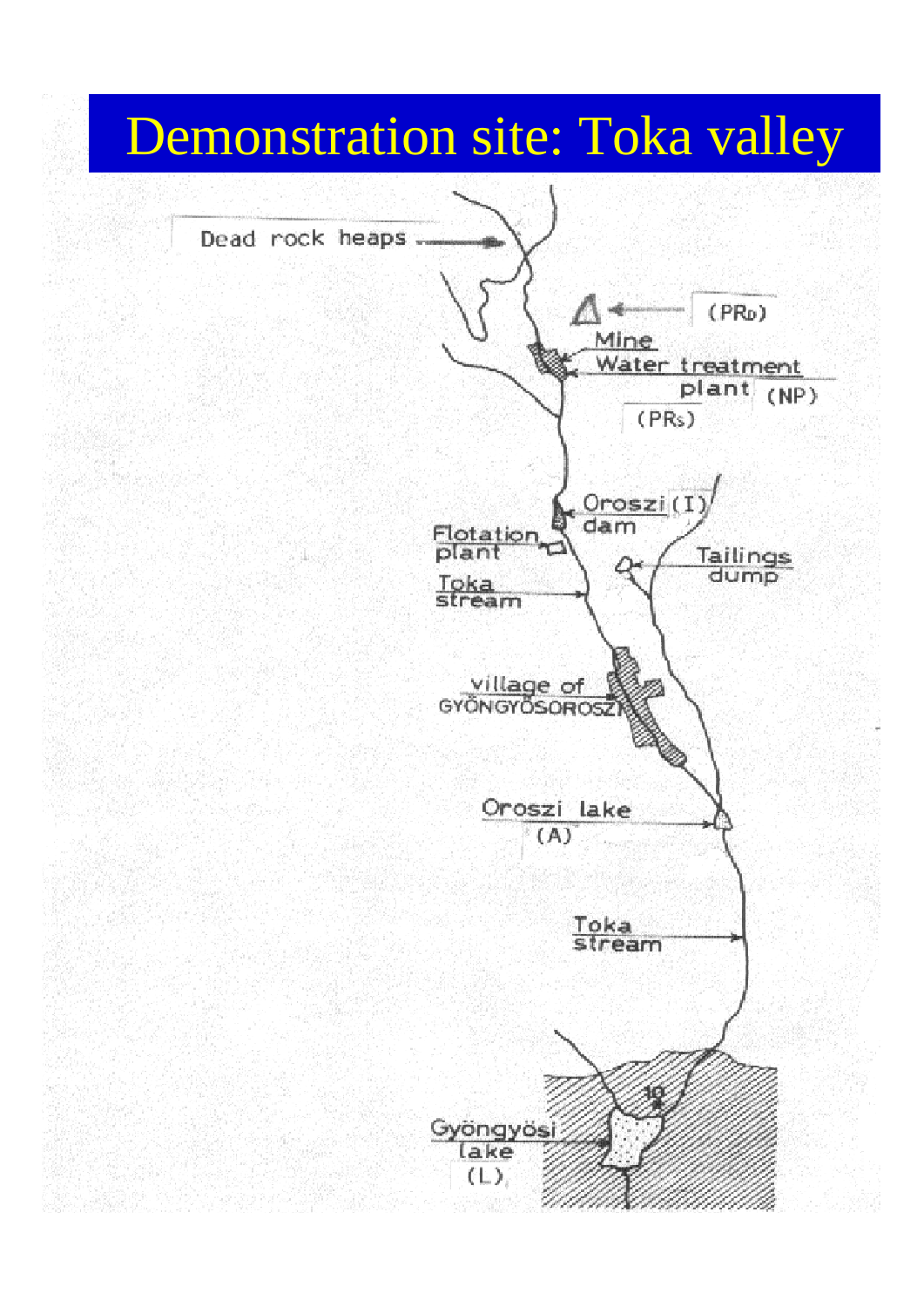# Toxicity of the soil of the regularly flooded gardens



Gruiz, K.: KÖRINFO 2011 of the metals, extracted by EDTA, but not good correlation with the total metal content, extracted by king`s water.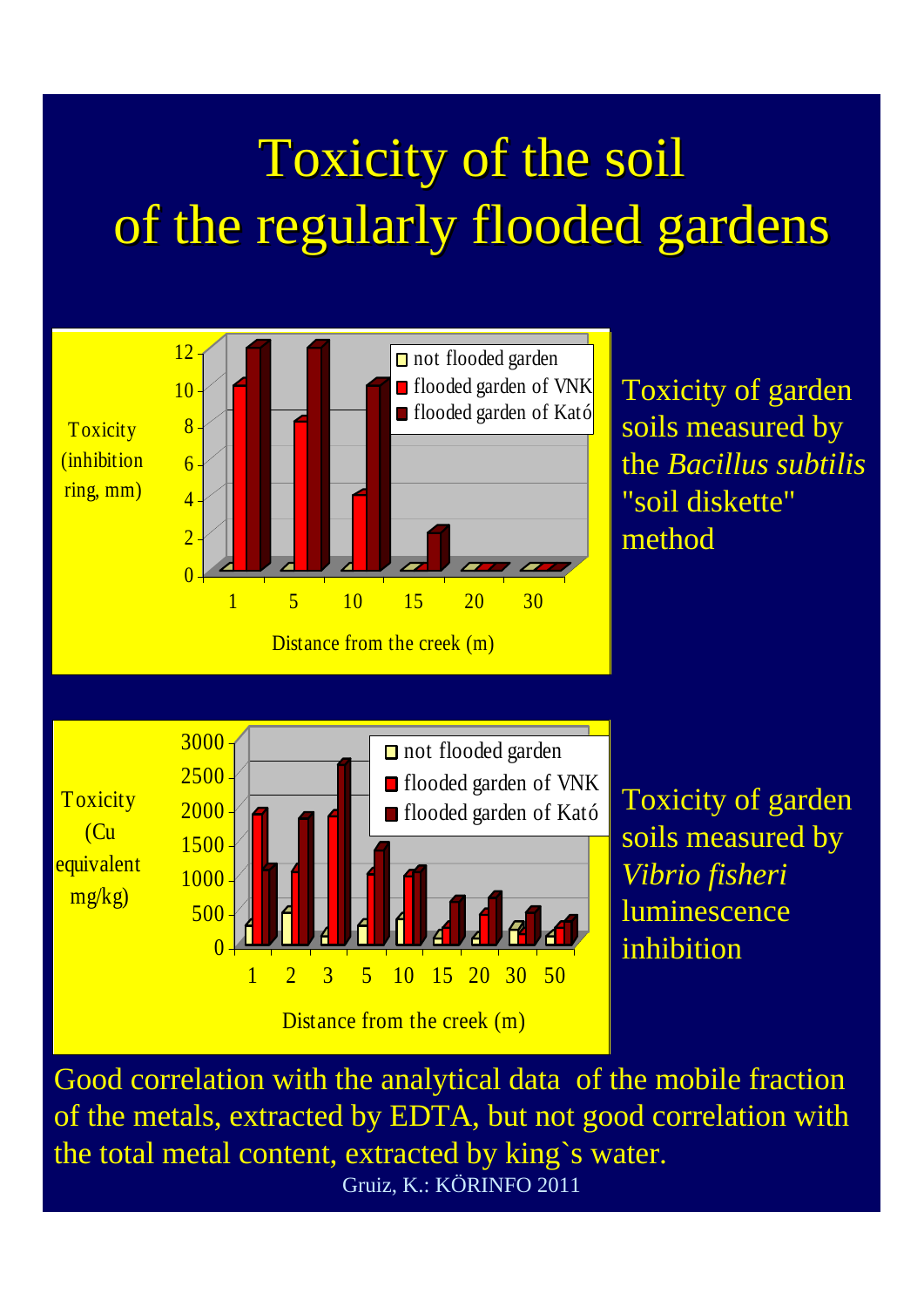# **Culture of the luminobacterium** *Vibrio fis Vibrio fischeri*



 $\frac{1}{2}$  FMNH<sub>2</sub> + O<sub>2</sub> + RCHO luciferase enzyme hv (490 nm) +  $FMN + H<sub>2</sub>O + RCOOH$ 

FMNH2: reduced flavine-mononucleotide, RCHO: luciferine: long chain aldehyde: light emitter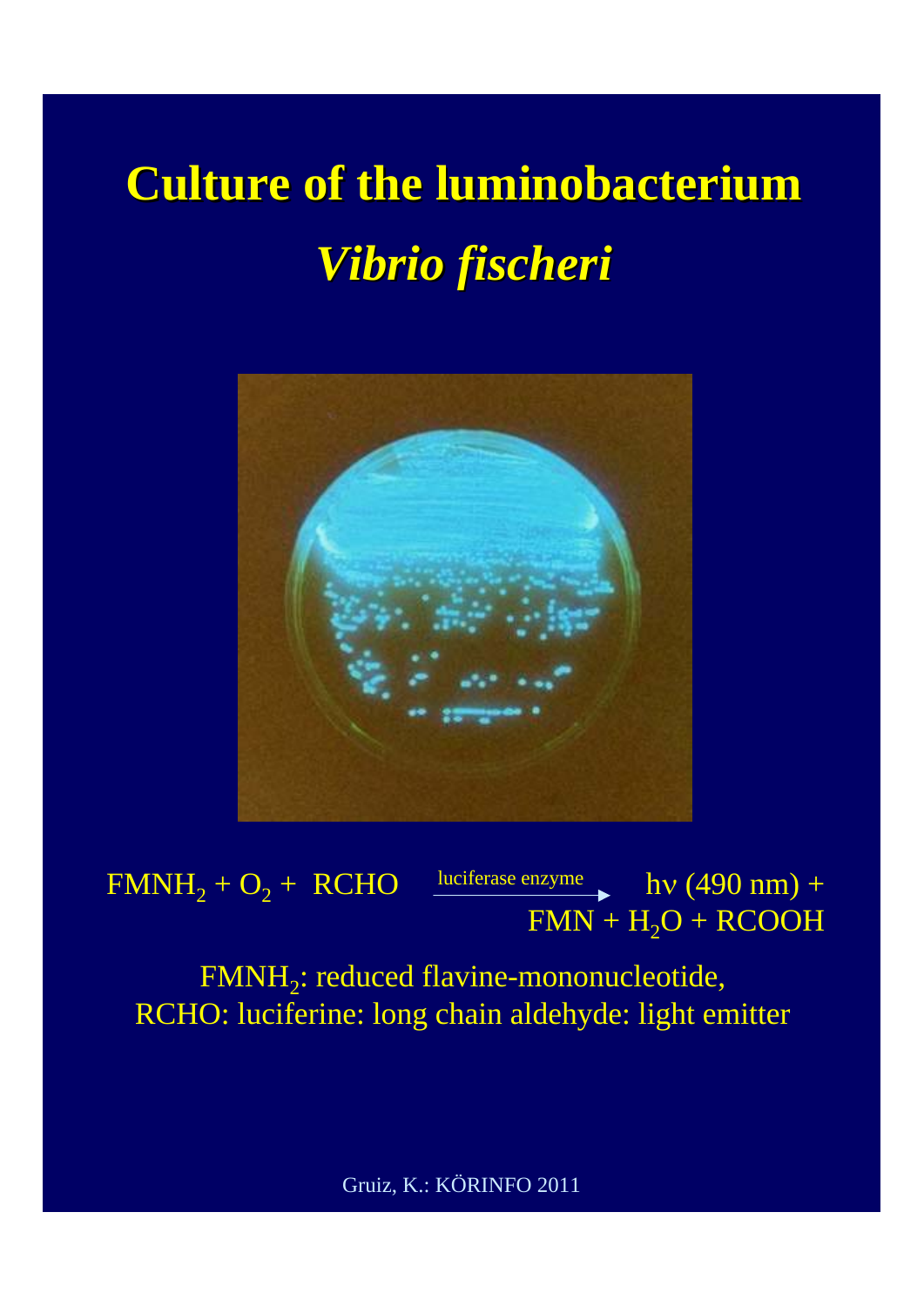## **Luminescence inhibition Luminescence inhibition expressed in copper equivalent**



log Cu concentration [mg/kg]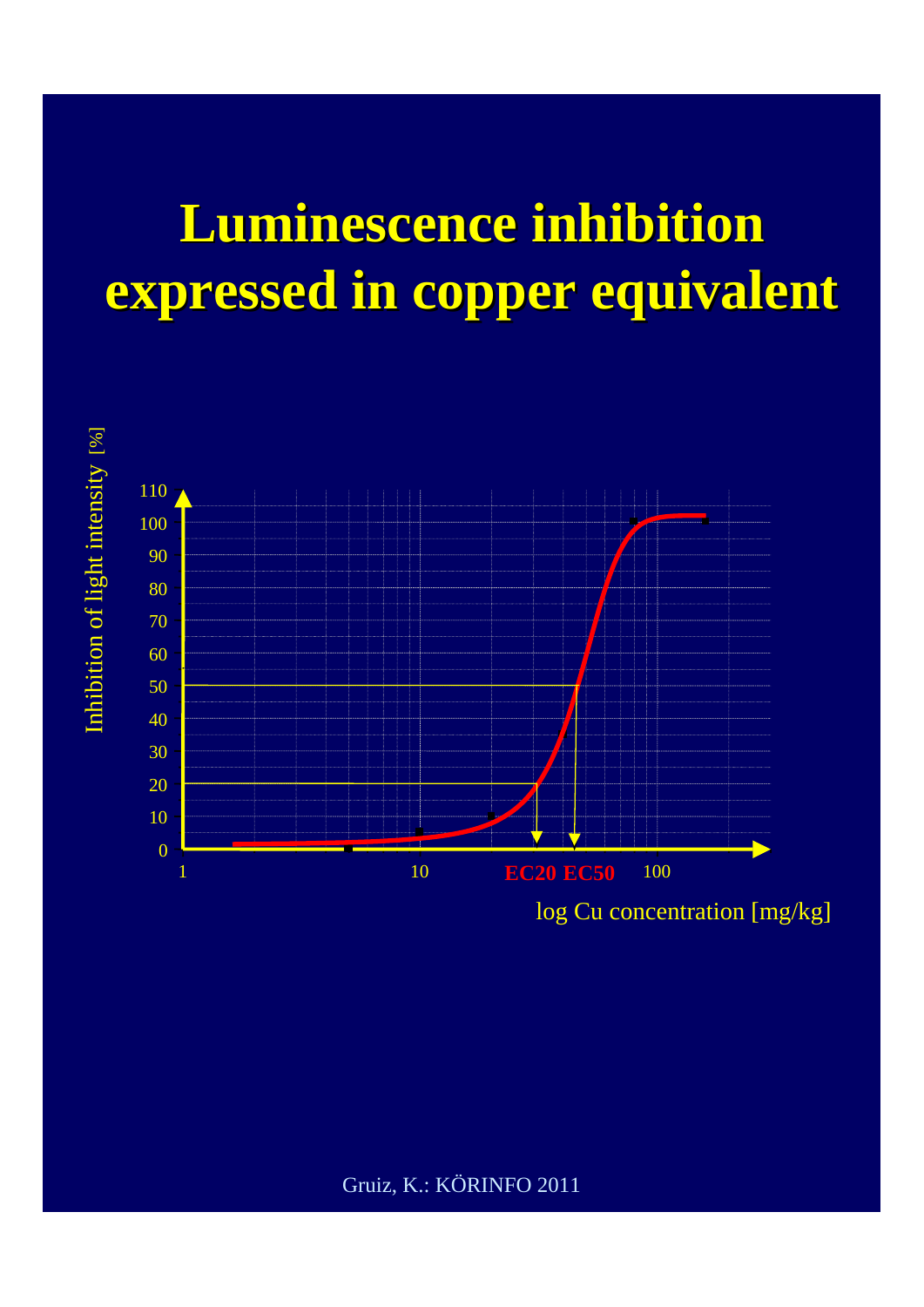# **Biological and chemical availability availability differ from e.a.**



Plant toxicity and the concentration of the measured mobile HM correlates well on soil samples from a homogeneous, regularly flooded garden.

![](_page_16_Figure_3.jpeg)

No association was found between plant toxicity and the chemical analytical results of pollutants of different age and morphology from an other garden.

 $HM = As + Cd + Cu + Hg + Pb + Zn (mg/kg)$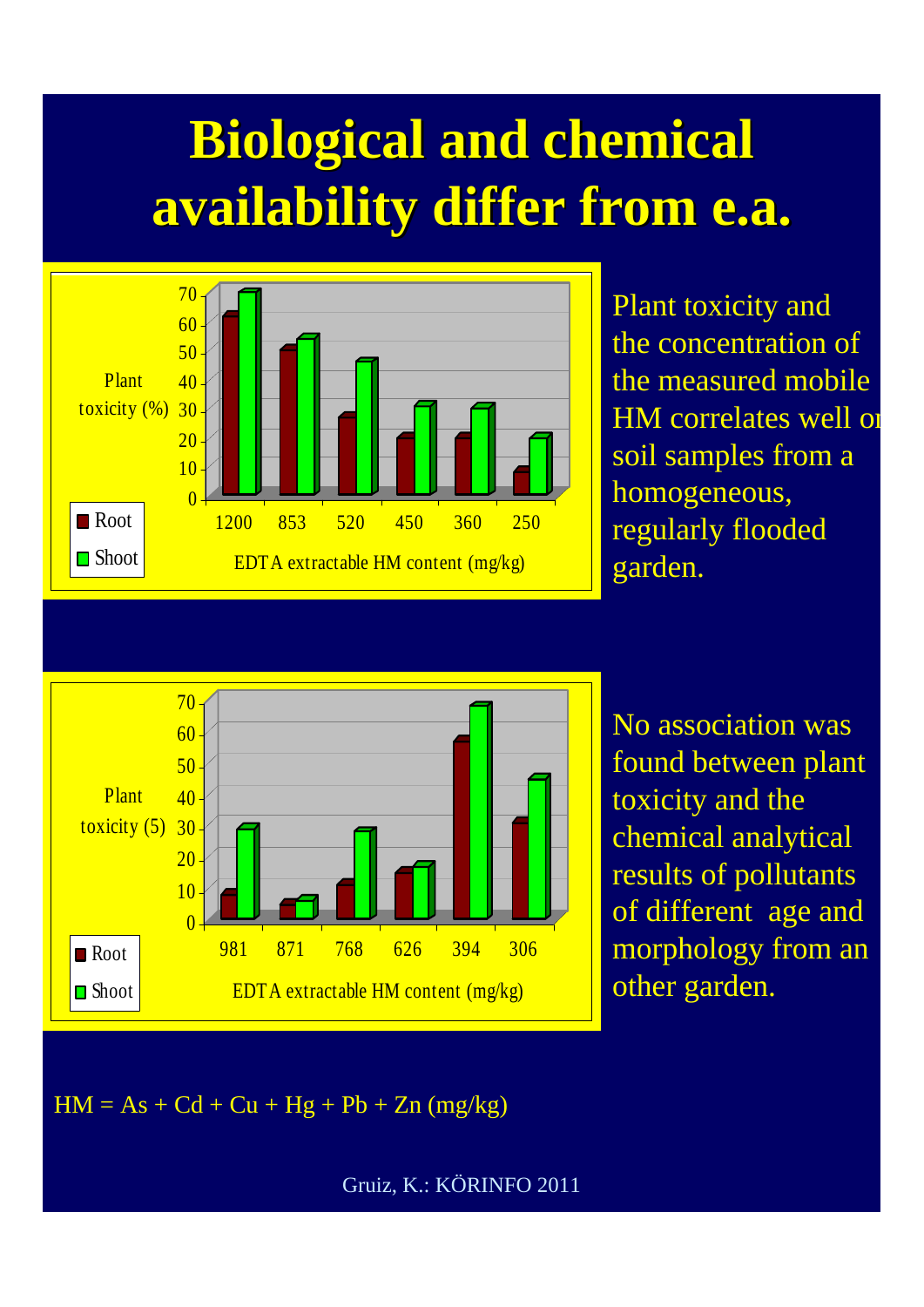# Metal content of samples from the tailing dump

| <b>Tailing</b> | $\mathbf{Z}\mathbf{n}$ | <b>Pb</b> | <b>Cd</b> | <b>Cu</b> | $\mathbf{Cr}$ | Co               |
|----------------|------------------------|-----------|-----------|-----------|---------------|------------------|
|                | $($ %)                 | (mg/kg)   | (mg/kg)   | (mg/kg)   | (mg/kg)       | (mg/kg)          |
| 3M             | 9.1                    | 7 041     | 6         | 5 9 4 0   | 1680          | 606              |
| <b>4M</b>      | 11.3                   | 21 1 20   |           | 6 1 4 0   | 1450          | $\left( \right)$ |
| 8M             | 1.9                    | 2 9 7 0   | 46        | 1 0 1 0   | 90            | 175              |

![](_page_17_Picture_2.jpeg)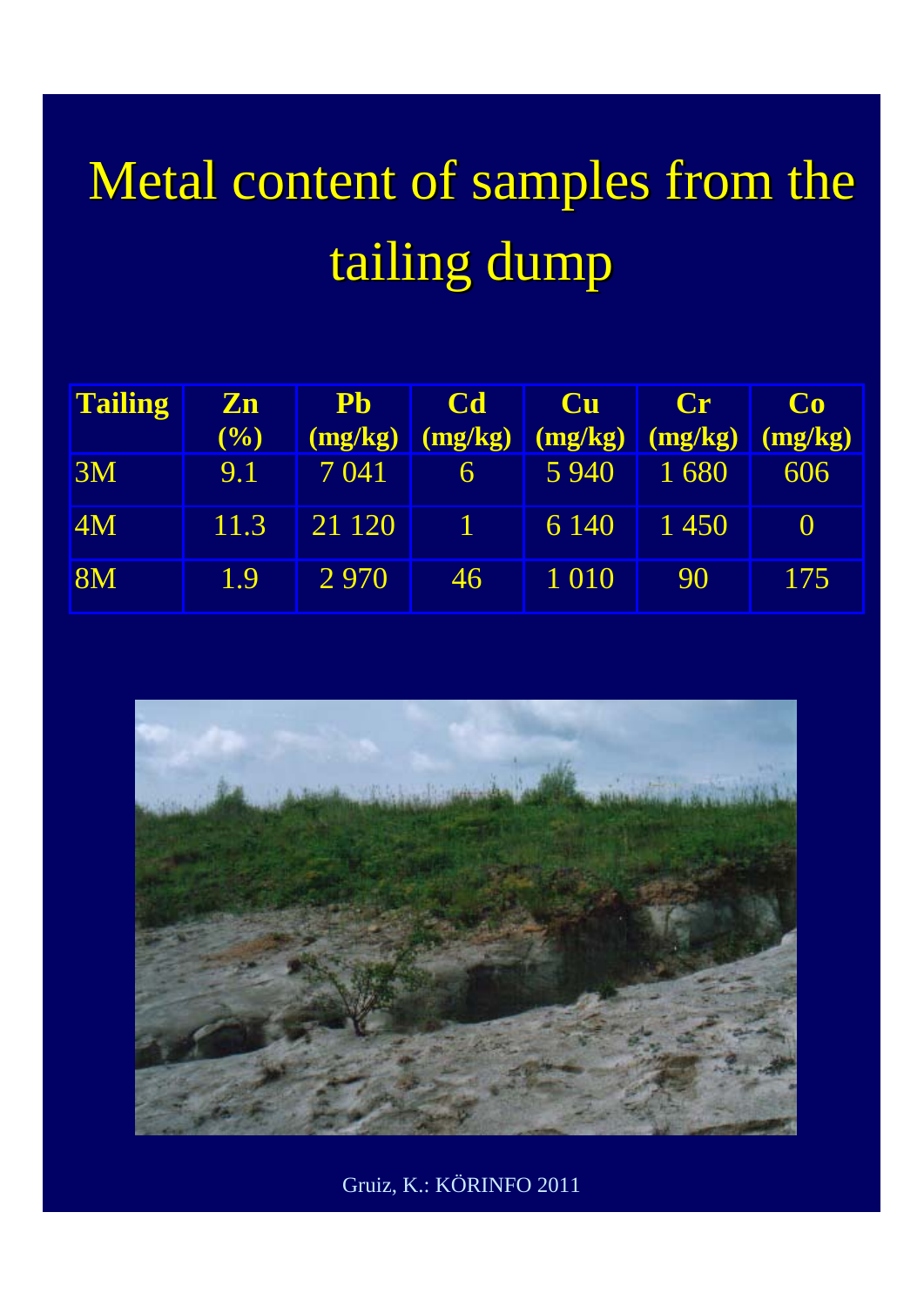# Ecotoxicity of tailing samples

|                                                                          | dehydrogenase<br>enzyme activity | Azotobacter agile Sinapis alba seed<br>germination and<br>root elongation | <b>Photobacterium</b><br><i>phosphoreum</i><br>bioluminescence test |
|--------------------------------------------------------------------------|----------------------------------|---------------------------------------------------------------------------|---------------------------------------------------------------------|
| <b>Upper layer of the</b><br>tailing material (mixed)<br>with soil) [M2] | Very toxic                       | Toxic                                                                     | Very toxic                                                          |
| <b>Inner layer of the</b><br>tailing material (inert)<br>[M6]            | Non toxic                        | Slightly toxic                                                            | Non toxic                                                           |

![](_page_18_Picture_2.jpeg)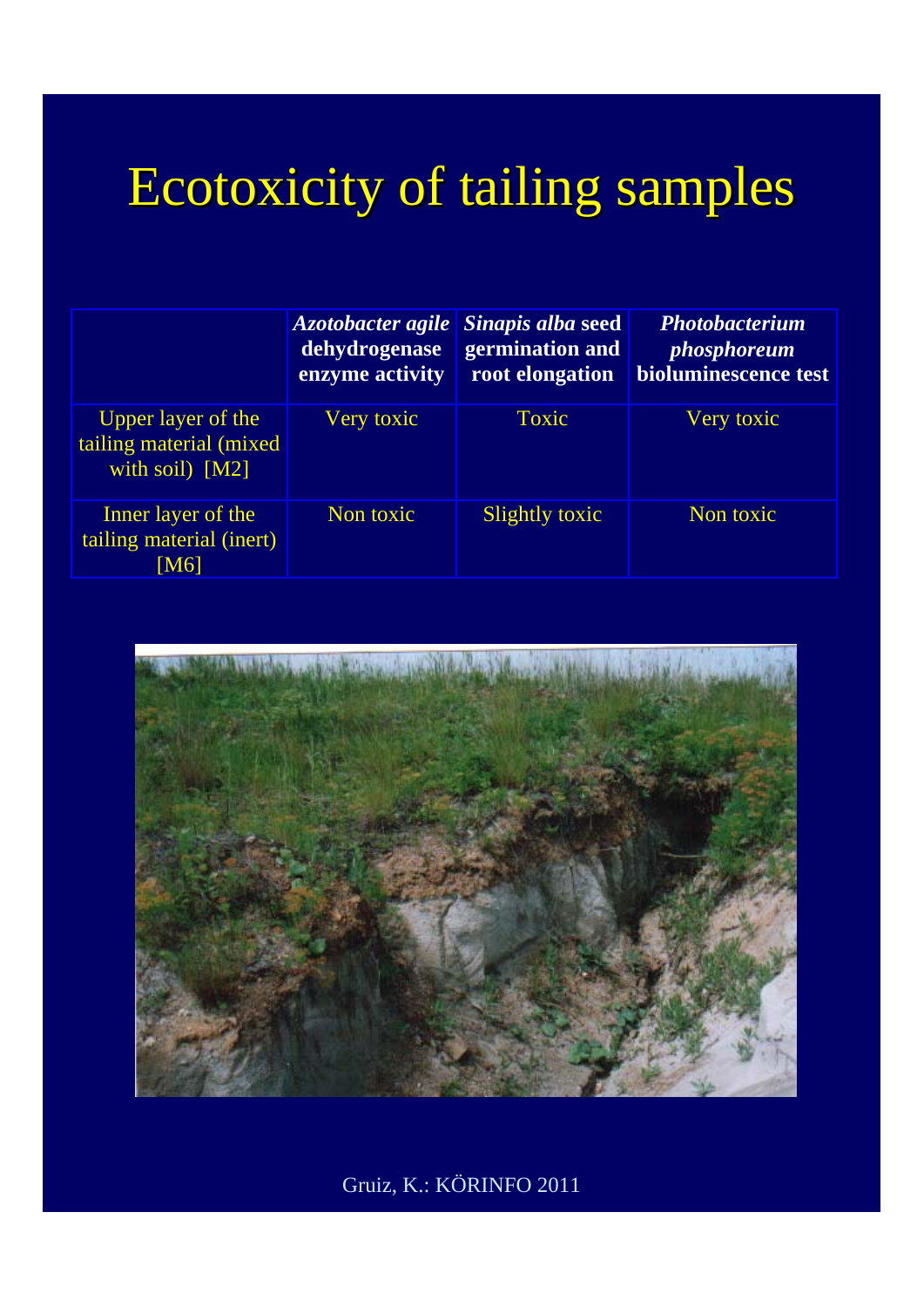# **Total and soluble Zn, Total and soluble Zn, Pb and Cu content of tailing content of tailing and soil and soil samples samples**

| <b>Sample</b>                   | $\mathbf{p}$ H | <b>Total metal content</b><br>(mg/kg) |                |      | <b>Mobile metal content</b><br>(mg/kg) |     |     |
|---------------------------------|----------------|---------------------------------------|----------------|------|----------------------------------------|-----|-----|
|                                 |                | Zn                                    | P <sub>b</sub> | Cu   | Zn                                     | Pb  | Cu  |
| Deeper layer,<br>grey           |                | 7.0 31 858 4 971                      |                | 2450 | 3.4                                    | 1.2 | 0.6 |
| Deeper layer,<br>red            | 7.1            | 2 2 4 8                               | 481            | 114  | 4.3                                    | 0.1 | 0.0 |
| Deeper layer,<br>yellow         | $7.3\parallel$ | 7571                                  | 2 7 6 6        | 984  | 3.9                                    | 1.7 | 0.6 |
| <b>Cover layer</b><br>soil like | 4.7            | 603                                   | 186            | 72   | 42.2                                   | 1.9 | 0.5 |

| <b>Sample</b>          | $\mathbf{p}$ H | <b>Total metal</b>                 | <b>Mobile metal content</b> |         |           |
|------------------------|----------------|------------------------------------|-----------------------------|---------|-----------|
|                        |                | content $\left(\frac{0}{0}\right)$ | $\frac{6}{6}$ of the total) |         |           |
|                        |                |                                    | $Z_{n}$                     | Ph      | <b>Cu</b> |
| Soils of cont. gardens | 4.0            | 100                                | 78                          | 50      | 58        |
| <b>Mine wastes</b>     | 7.5            |                                    | < 0.1                       | $<$ 0.1 | $<$ 0.1   |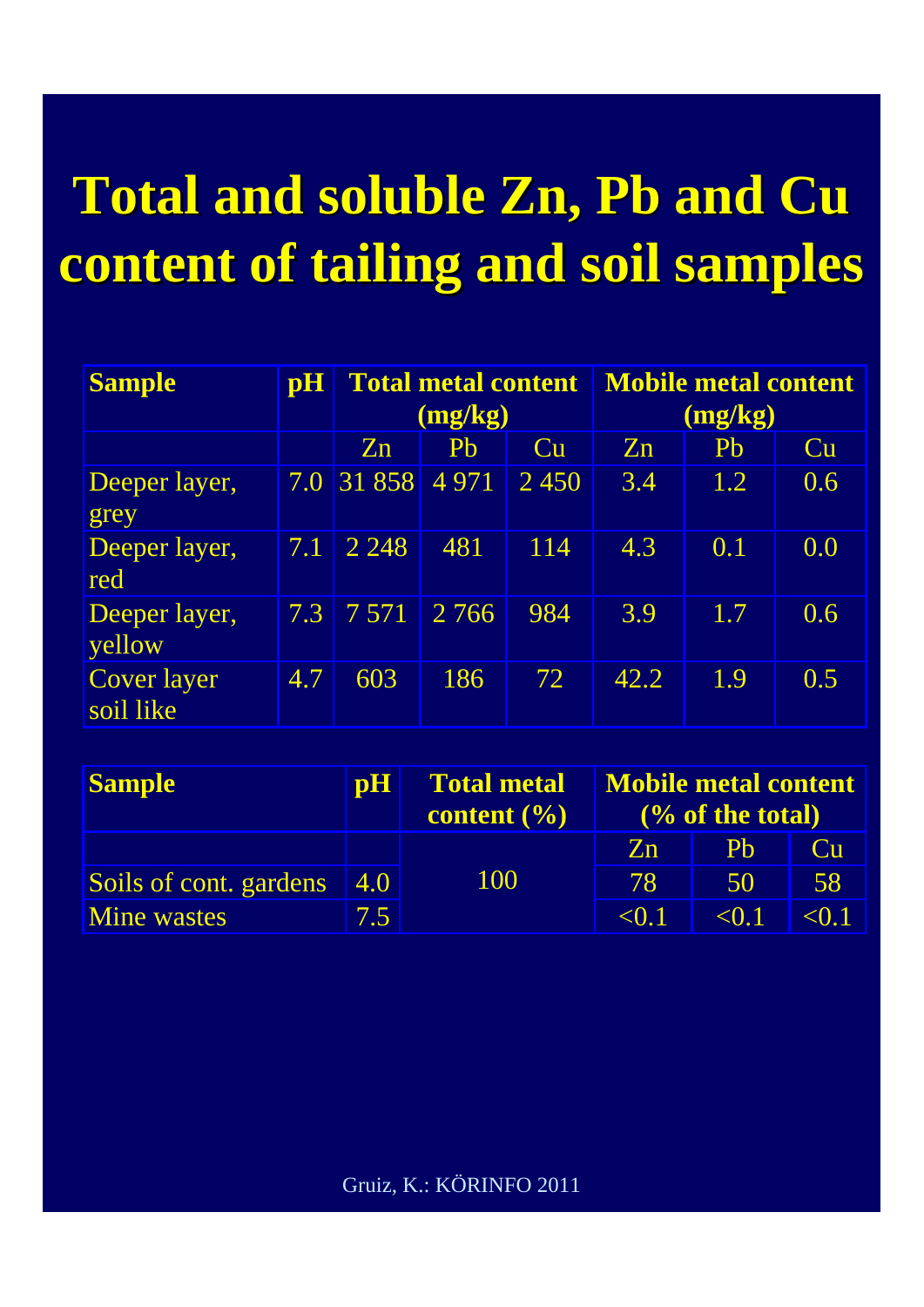### **Toxicity buffering capacity of the soil Toxicity buffering capacity of the soil shown by ecotoxicity shown by ecotoxicity**

![](_page_20_Figure_1.jpeg)

*Pseudomonas fluorescence* growth inhibition test with the same concentration of zinc in water, in sandy and in loamy soil

![](_page_20_Figure_3.jpeg)

*Pseudomonas fluorescence* growth inhibition test with the same concentration of copper in water, in sandy and in loamy soil

The minimal effective level is two times more in the sandy, 4–5 times more in the loamy soil compared to the water solution.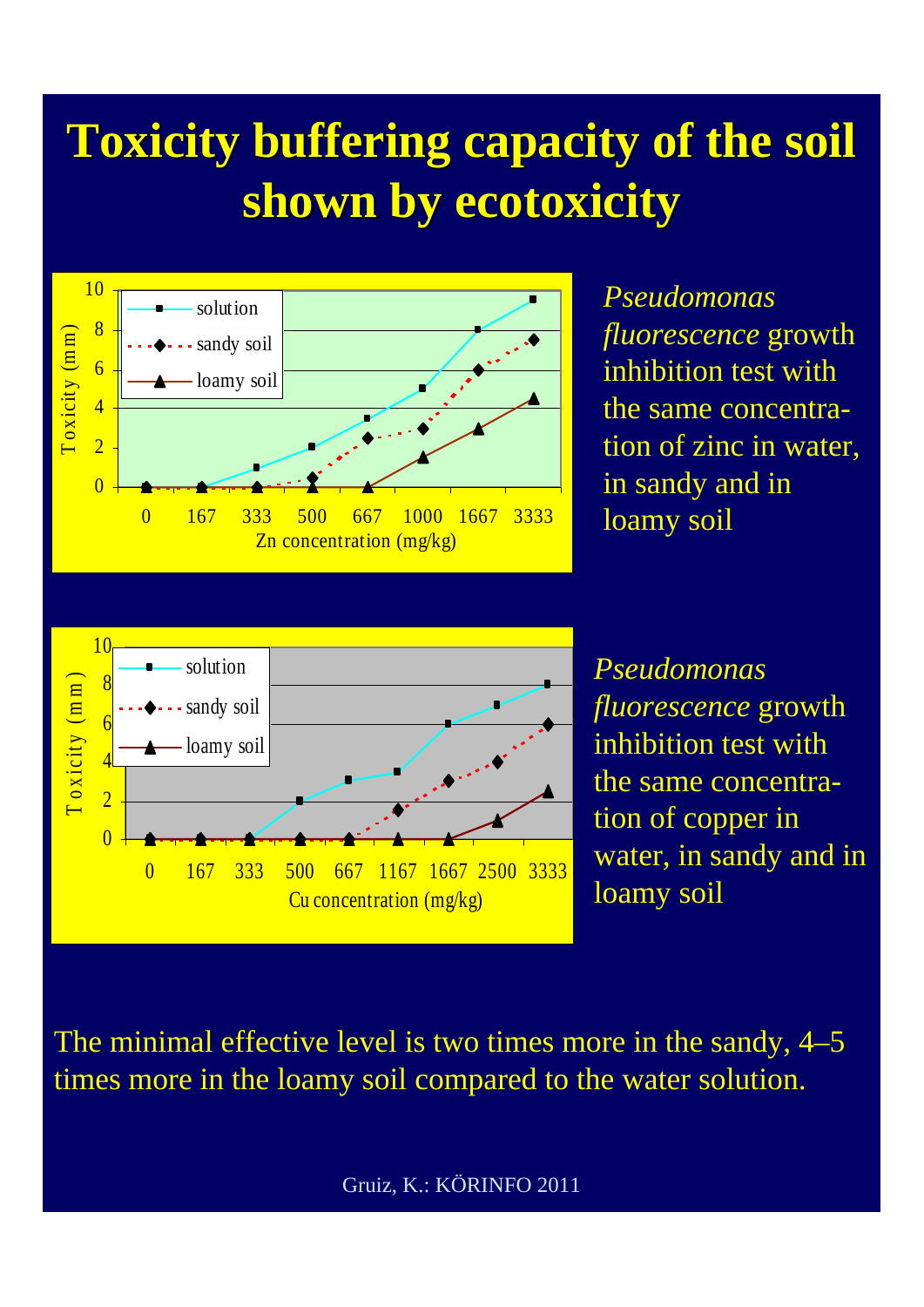# Microcosm test for modeling soil pollution by flood

![](_page_21_Figure_1.jpeg)

Changes of the toxicity in microcosm after polluting the soil with the mine-waste containing creek sediment in 5, 10, 20 and 40 %. Results of the earthworm (*Eisenia foetida*) acute toxicity test of samples taken from the microcosm in every two weeks are shown here. Faster mobilisation was measured in case of lower contaminant concentration (MU 5%), due to faster weathering and lower pH. After a while the toxicity buffering effect of the soil has been arised.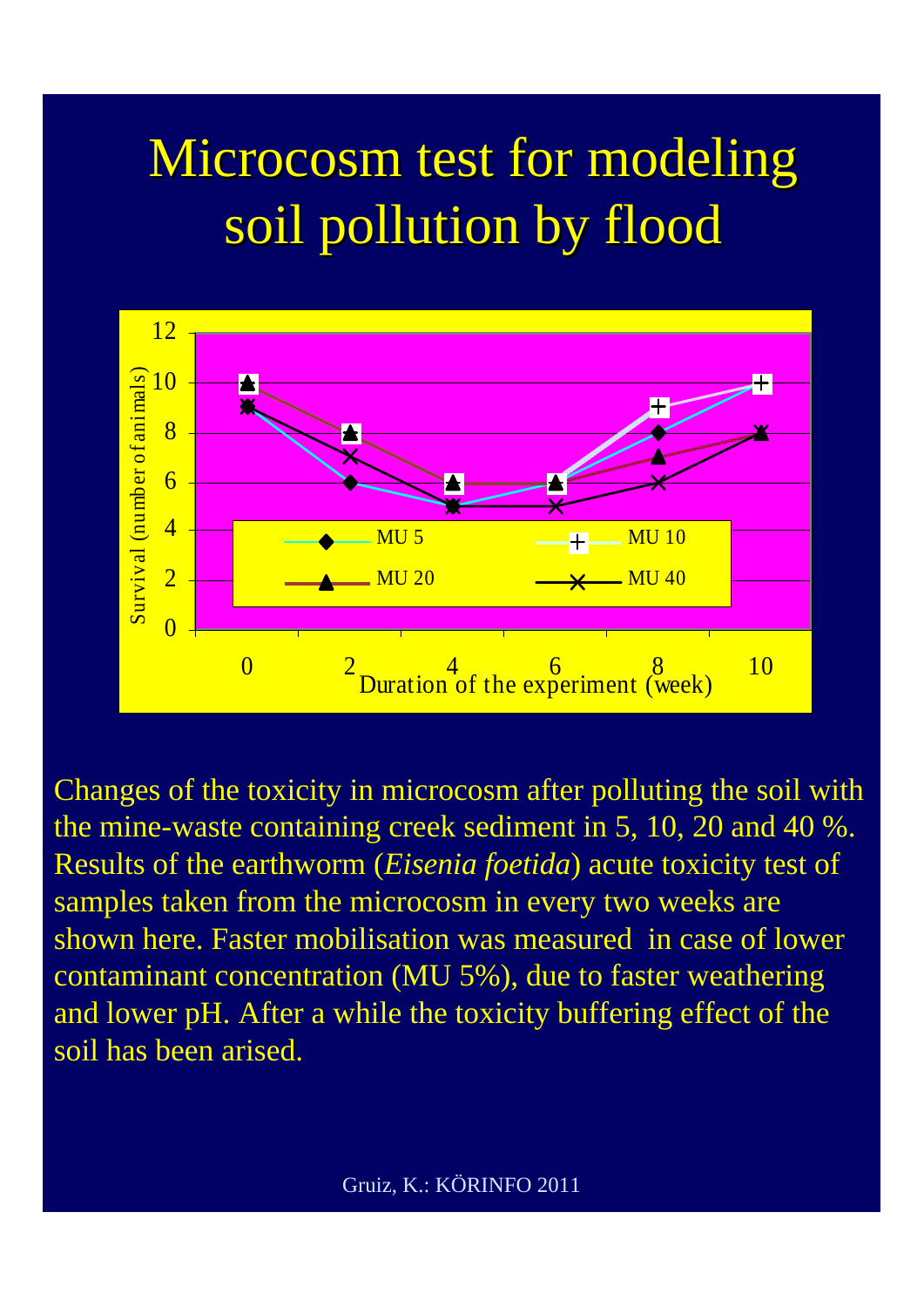## Direct contact tests for the monitoring of bioremediation

![](_page_22_Figure_1.jpeg)

Typical toxicity curve of readily biodegradable diesel oil and moderately biodegradable (PCB-free) transformer oil. First step: mobilization as indicated by growing toxicity. Second step: biodegradation.

![](_page_22_Figure_3.jpeg)

The changes in toxicity during the bioremediation of a coal-tar polluted soil. Bioavailability has been increased by an availability enhancing amendment , the cyclodextrin.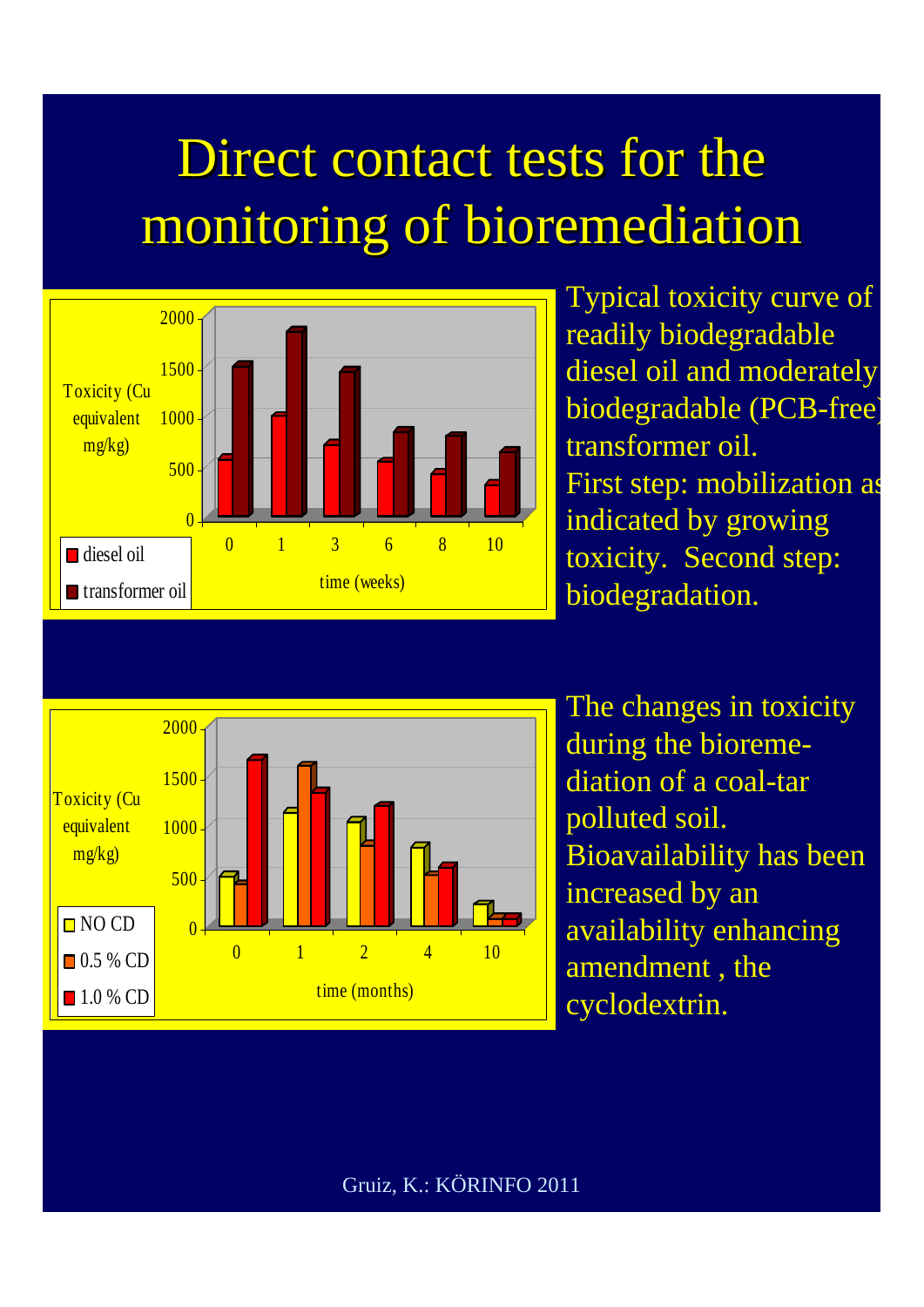# Response of the indigenous soil microflora in soil microcosms

![](_page_23_Figure_1.jpeg)

**Typical respiration curve of a good quality soil. Adding toxic waste to the soil in 4:1 and 3:2 ratio, the respiration is inhibited temporary, but after a while recovers and makes up for lost time. 1:4 waste ratio caused irreversible inhibition.** 

![](_page_23_Figure_3.jpeg)

**A mixture of diesel and engine oil was added to the soil. Immediately after the contamination the soil respiration was completely inhibited. After 2 days the good quality soil shows normal respiration, plus an increase from the 20th hour due to the oil biodegradation. The bad quality soil was not able to adapt within 2 days.**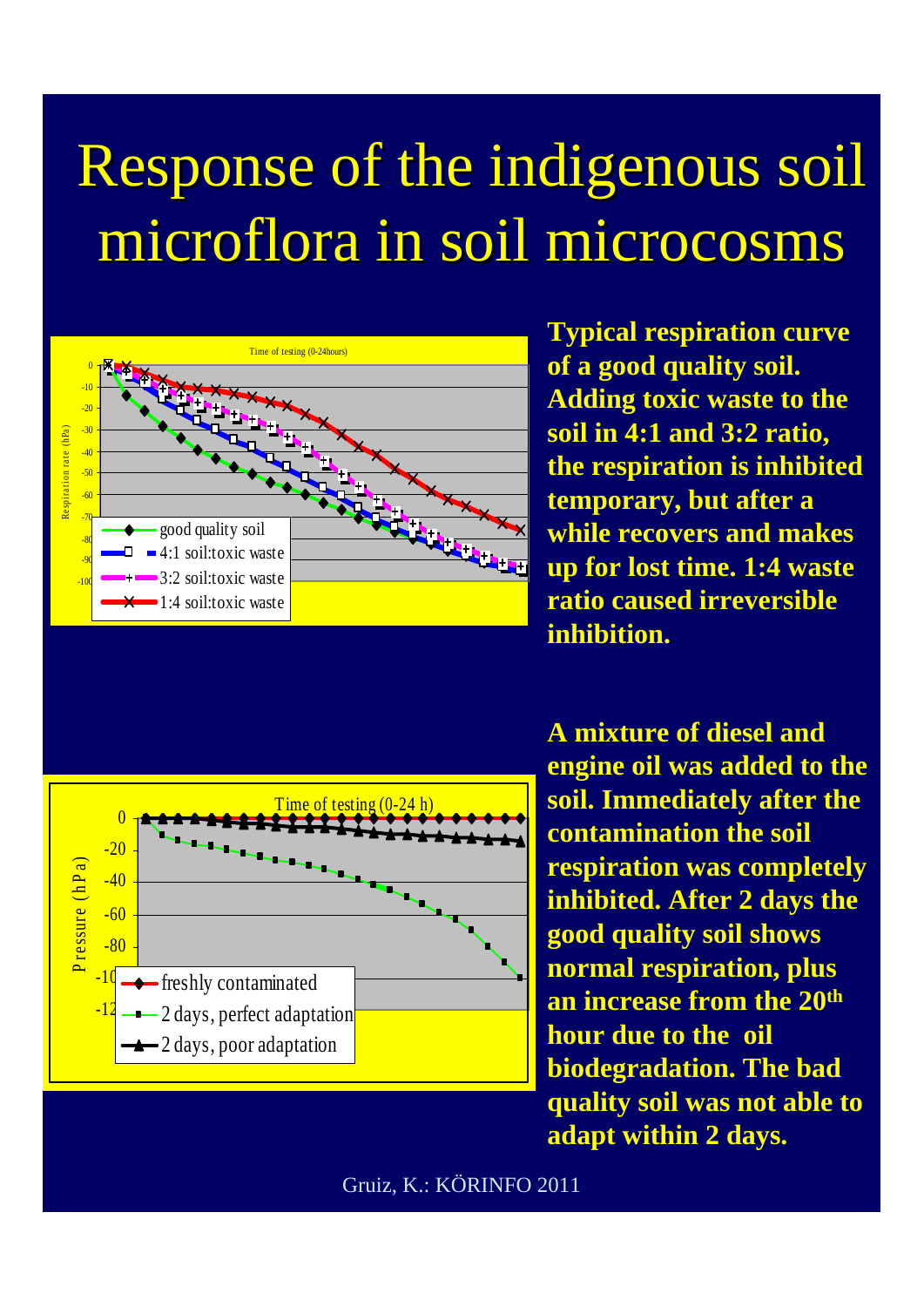# Evaluation of the results of Evaluation of the results of the integrated assessment

#### **Relation between chemical and biological results**

#### **1. C = B:** The chemical and biological results agree

1.1. Both of them are **++**: high contaminant concentration with strong negative effect, high risk

1.2. Both of them are **- -**: no contaminant, or low concentration, no measurable effect, low risk

### **2. C > B: High concentration measured by chemical analysis, but no effect on the test organisms**

2.1. Contaminant is present, but not toxic: latent risk

2.2. Contaminant is present, not bioavailable: chemical time bomb, high latent risk

### **3. C < B: Chemically not measurable/not measured, but strong ecotoxicological effect**

3.1. Very toxic even in low concentration: high risk

- 3.2. Toxic substance is present, but was not included into the analytical programme: high risk
- 3.3. No analytical method is available: high risk, due to unknown compounds